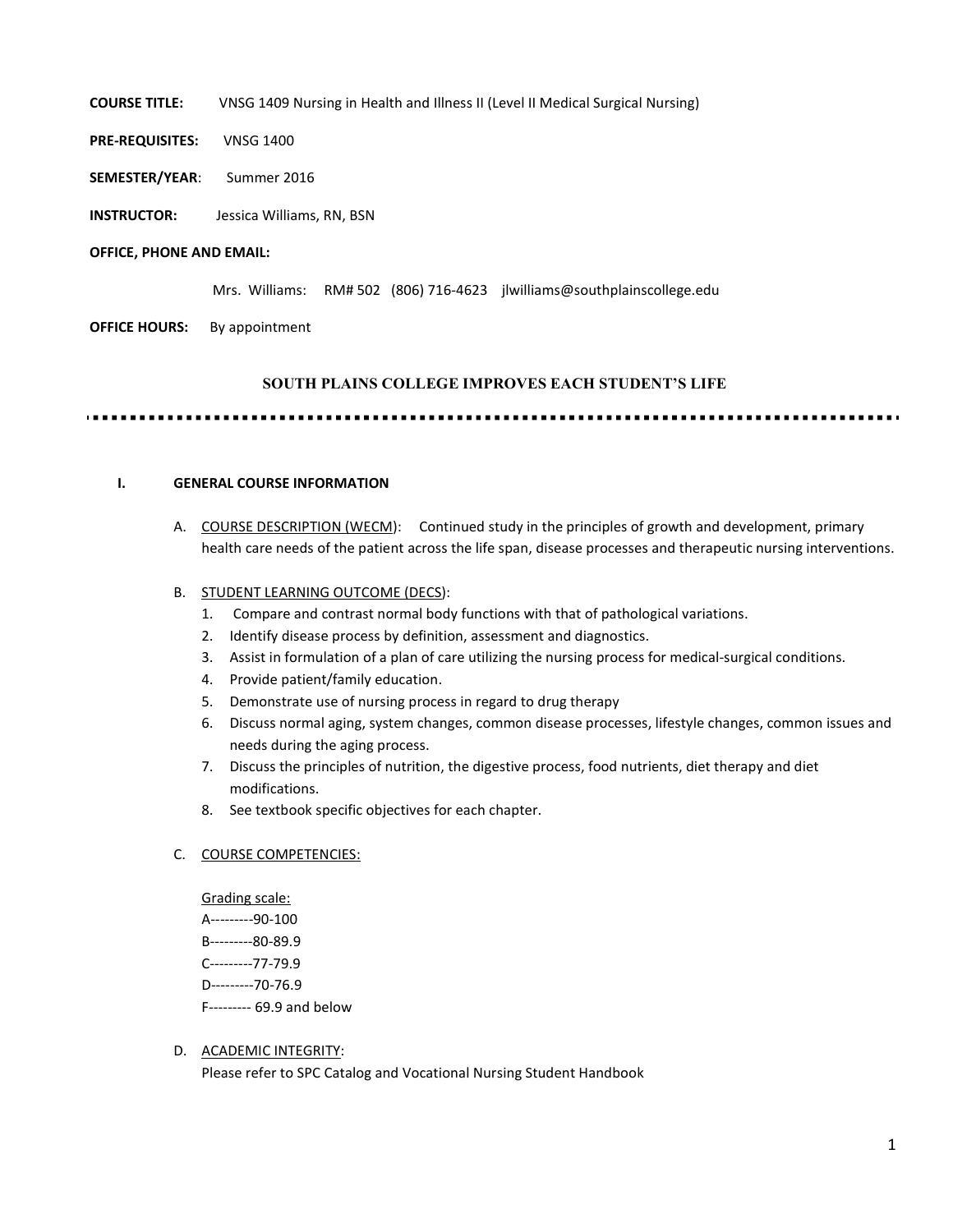# E. SCANs (Secretaries Commission on Achieving Necessary Skills) and FOUNDATION SKILLS: C-1,C-2,C-3,C-4,C-5,C-6,C-7,C-9,C-10,C-11,C-12,C-13,C-14,C-15,C-16,C-17,C-18,C-19 F-1,F-2,F-3,F-4,F-5,F-6,F-7,F-8,F-9,F-10,F-11,F-12,F-13,F-14,F-15,F-16,F-17

# F. VERIFICATION OF WORKPLACE COMPETENCIES:

No external learning experiences provided. Successful completion of the DECS competency statements at the level specified by the course (Level Objectives) will allow the student to continue to advance within the program. Upon successful completion of the program, students will be eligible to take the State Board Exam (NCLEX) for Vocational Nurse licensure.

# II. SPECIFIC COURSE/INSTRUCTOR REQUIREMENTS

- A. MANDATORY TEXTBOOKS:
	- 1. Williams, L, Hopper, P, Understanding Medical Surgical Nursing, 5th Ed., Davis, ISBN #978-0-8036-4068-9
	- 2. Watkins, C, Pharmacology Clear & Simple, 2nd Ed., Davis, ISBN #978-0-8036-2588-4.
	- 3. Williams, L, Hopper, P, Student Workbook for Understanding Medical Surgical Nursing, 5th Ed., Davis, ISBN # 978-0-8036-4069-6
	- 4. Leeuwen A, Davis's Comprehensive Handbook of Laboratory Diagnostic Tests with Nursing Implications, 6 th Ed., Davis, ISBN # 978-0-8036-4405-2
	- 5. Vallerand A, Davis's Drug Guide for Nurses, 14th Ed., Davis, ISBN # 978-0-8036-3976-8

### B. ATTENDANCE POLICY:

There are no excused absences in the Vocational Nursing Program. Roll is taken for each class. A student who is not present when roll is checked is "absent." A student must sign in for each class; if a student fails to sign in, the student is marked "absent." Students are not allowed to disrupt the class for tardiness. A tardy student may come into the classroom following a break. The student must sign in, but the student will still be counted absent. A student who leaves before the end of class is counted absent.

# A student who misses more than 2 class days in this semester cannot meet the Course Objectives and must withdraw from the VNP with a "F."

C. GRADING POLICY /METHODS OF EVALUATION: VNSG 1400

| QUIZ/CLASS ACTIVITIES-------------------------------- 10% |
|-----------------------------------------------------------|
| GROUP PRESENTATION--------------------------------- 10%   |

- 1. In the interest of consistency, all grades will be calculated as outlined in the student handbook (no rounding of grades)
- 2. Exam grades will be posted numerically on Blackboard.
- 3. Quiz grades and the group presentations will be posted on Blackboard. Missed quizzes or group presentations will result in a grade of "0."
- 4. The FINAL EXAM grade will NOT be posted on Blackboard
- 5. The Numeric Final Course grade will NOT be posted on Blackboard
- 6. The Final course grade is posted to CampusConnect as a letter grade and is the "official" grade of the course; this is the grade transcripted.
- 7. Please refer to your SVN handbook for additional comments about grades.
- 8. Each student is responsible for knowing their current average for all classes.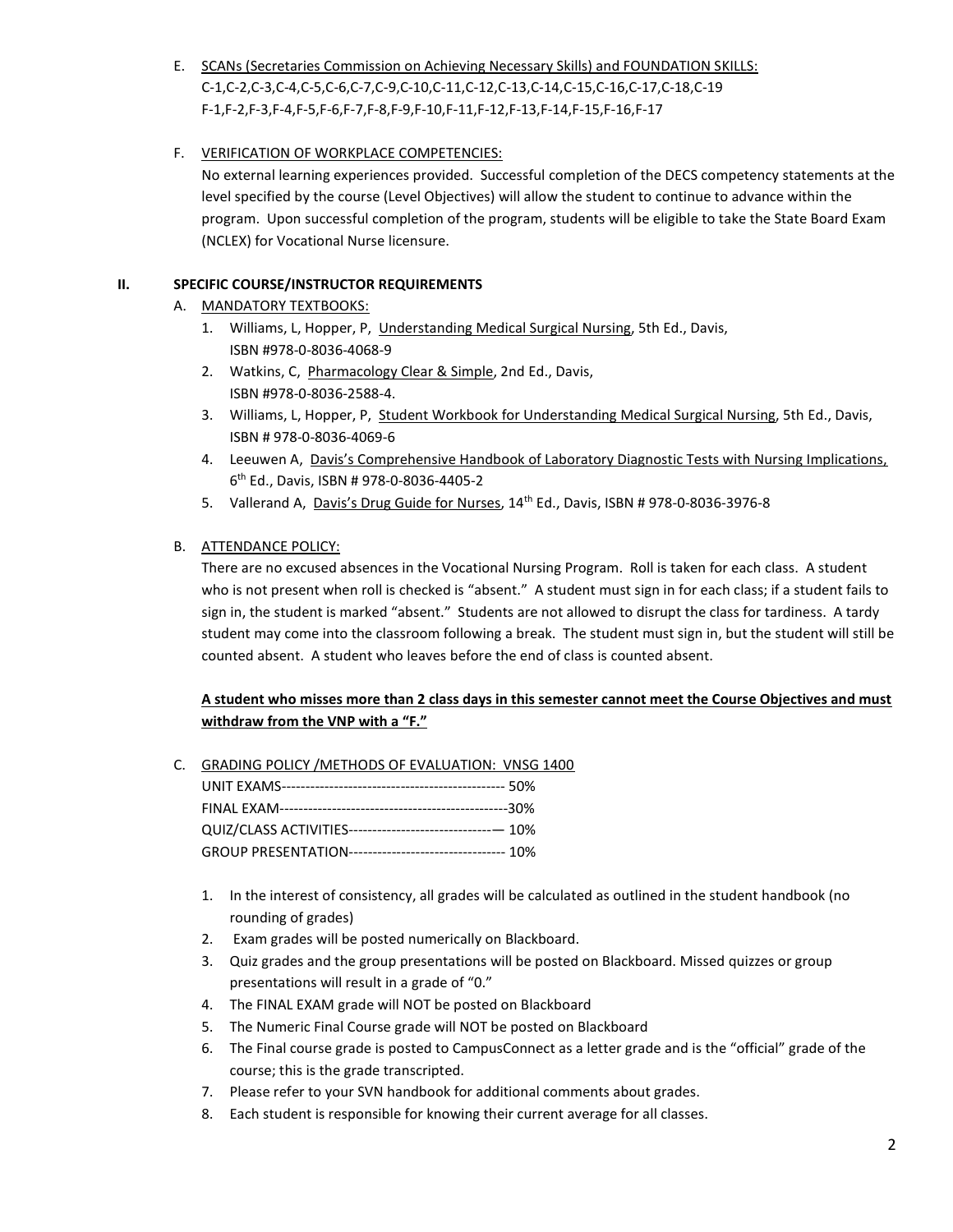- 9. Students must earn a "C" or better in this class for progression.
- 10. Students have the opportunity to review all grades as they are recorded. Should the student have any questions about a specific grade or specific test question, the student must discuss this with the instructor within 48 hours of notification of grade assignment. Once the 48 hours have passed without the student questioning the grade or question, the assigned grade is final and may not be challenged at the end of the course. The Final Exam may not be reviewed.

### D. EXAMINATION POLICY:

- 1. See Lecture/Exam Schedule.
- 2. Presentation of material includes class lectures, discussion, and handouts.
- 3. All exams are comprehensive in nature—this means that material previously covered in the course may appear on any exam since the student is expected to retain information and not "dump" information.
- 4. Course grade will be determined by unit exams, quizzes, homework, group project and the comprehensive final.
- 5. No hats, caps, blankets, jackets, backpacks, books, food, water, cell phones, or pagers are allowed in the classroom during exams.
- 6. All cell phones and pagers should be in your locker or vehicle during classes.

### E. MISSED EXAM/MAKEUP WORK:

Students are expected to take all examinations for each nursing course. There are NO MAKE UP EXAMS for this course. Since the Final exam is comprehensive (meaning that it covers the entire course), the Final Exam will be the missed exam FOR THE FIRST MISSED EXAM ONLY. Should any additional exam be missed, a grade of "0" will be recorded.

NO exams will be given prior to the originally scheduled exam. Please do not ask. For Test Security, no hats, caps, backpacks, purses, blankets or jackets may be worn during testing. ALL CELL PHONES AND PAGERS SHOULD BE IN YOUR LOCKER OR VEHICLE DURING CLASS.

- F. ASSIGNMENT POLICY: Students are responsible for reviewing and printing the CLASS SCHEDULE from Blackboard.
- G. CLASSROOM RULES:
	- a. ALL CELL PHONES, LAPTOPS, RECORDING DEVICES, AND PAGERS ARE NOT ALLOWED IN THE CLASSROOM AND SHOULD BE IN YOUR LOCKER OR VEHICLE DURING CLASS. Penalties will apply to the student who chooses to SNEAK in their phone to class.
	- b. Only bottled water with screw top is allowed in the classroom. Snacks, food, and other beverages are to be left in the student's locker or consumed in the designated eating area of the building.
	- c. The classroom is a learning environment and is set for the student to learn and ask questions. If any student becomes disruptive or disrespectful in class, being towards another student or the instructor, they will be asked to leave and take an absence for the day.

### III. COURSE OUTLINE

- A. REQUIRED READINGS: The student is responsible for understanding and completing the Learning Objectives and the Key Terms at the beginning of each chapter before class.
- B. LECTURE: It is the student's responsibility to be present during lecture, take notes, and print out the power point presentation and worksheets. The worksheets provided on Blackboard should be utilize during lecture and to help the student study.
- C. QUIZZES: Quizzes will be given either before lecture starts or after lecture. Quizzes are provided to help test the knowledge of the student and help guide them to their strengths and weaknesses of the material.
- D. GROUP PRESENTATION: The student is responsible for participating in a group presentation and collaborating with other students in group to complete the presentation. The student must utilize the "Group Presentation" rubric to help complete the presentation and the rubric will be utilized to give final grade of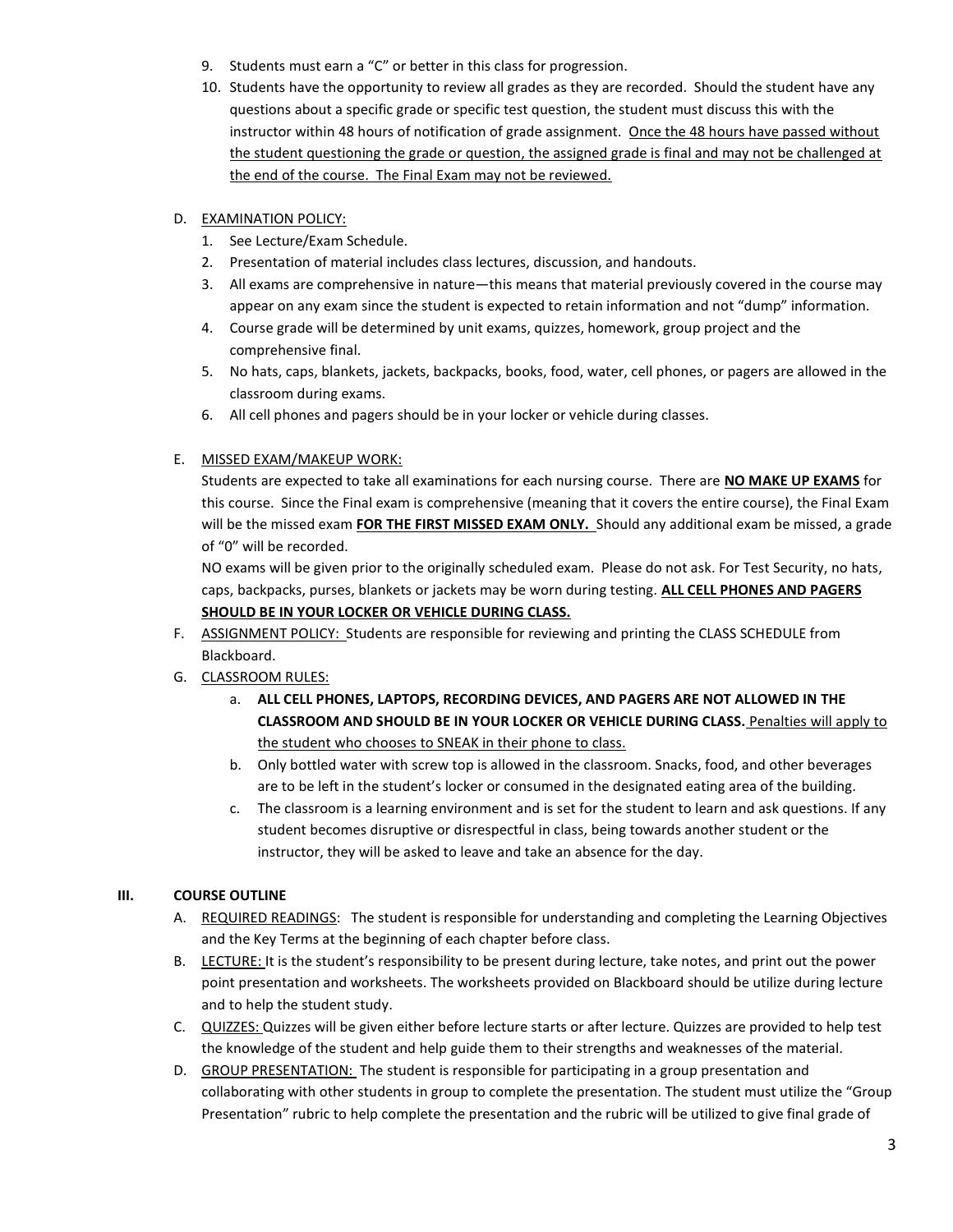presentation. At the end of presentation every student will participate in an evaluation of their group members. The group member evaluation will be incorporated in the final "Group Presentation" grade. If there is a member of a group not able to participate the group members that remain will need to complete the work necessary for the presentation.

- IV. COURSE CONTENT: This intermediate course covers disease processes, nursing care, and medication in specific body systems. Content includes:
	- 1. Fluid and Electrolytes
	- 2. Cardiovascular
	- 3. Hematologic disorders
	- 4. Respiratory disorders
	- 5. Genitourinary and Reproductive System
	- 6. Mental Health

### AMERICANS WITH DISABILITIES ACT STATEMENT

"Students with disabilities, including but not limited to physical, psychiatric or learning disabilities, who wish to request accommodations in this class should notify the Special Service Office early in the semester so that appropriate arrangements may be made." In accordance with federal law, a student requesting accommodations must provide acceptable documentation of his/her disability to the Coordinator of Special Services. For more information, call or visit the Disability Services Office at Levelland Student Health & Wellness Center 806-716-2577, Reese Center (also covers ATC) Building 8: 806-716-4675, Plainview Center Main Office: 806-716-4302 or 806-296-9611, or the Health and Wellness main number at 806-716-2529.